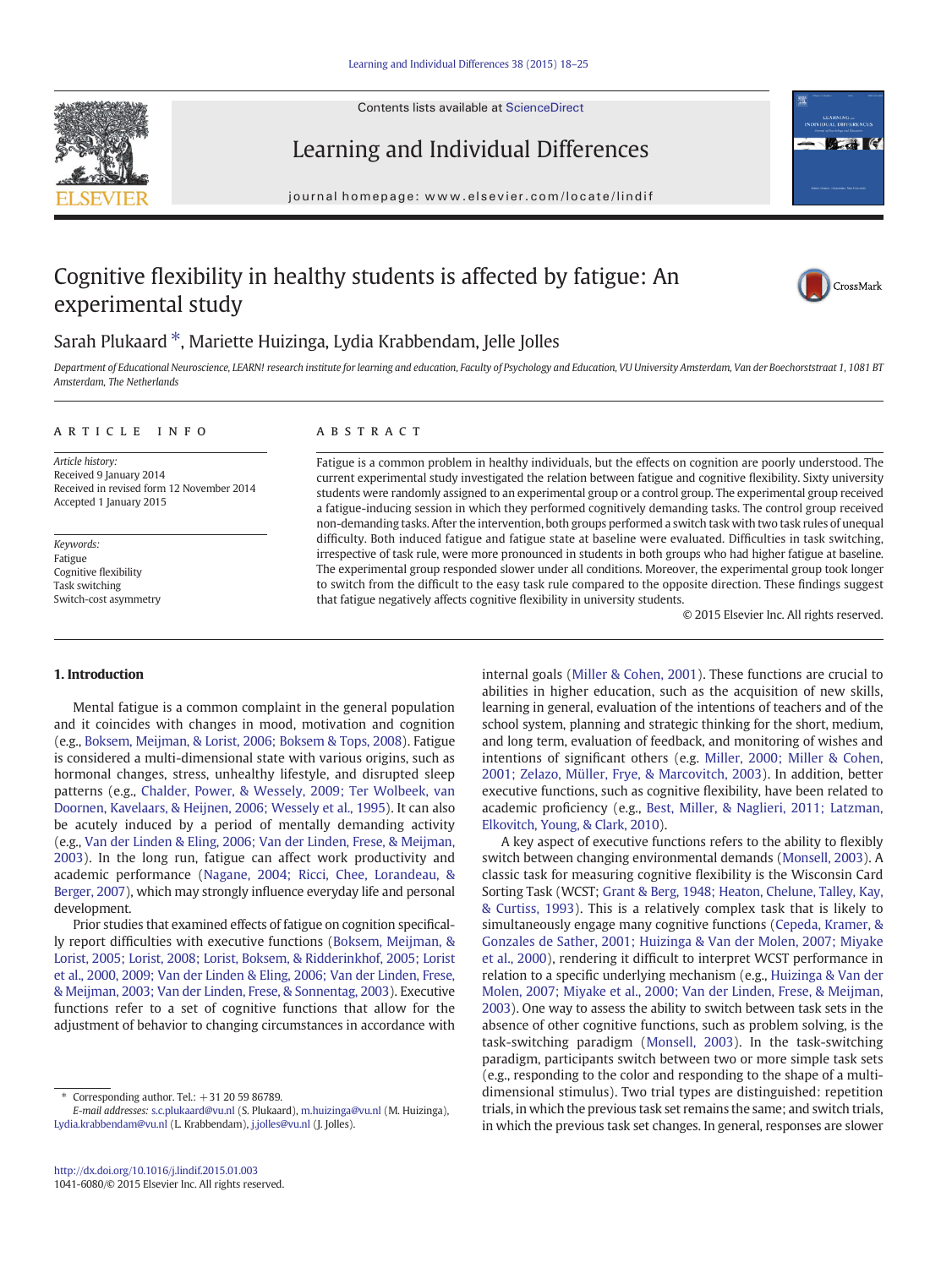and less accurate on switch trials compared to repetition trials [\(Allport,](#page-6-0) [Styles, & Hsieh, 1994; Meiran, 1996; Monsell, 2003\)](#page-6-0). This decline in performance is also referred to as "switch cost". Switch costs have been explained in terms of preparation for the upcoming task [\(Meiran, 1996; Monsell, 2003; Rogers & Monsell, 1995](#page-6-0)), or interference from the previous task ([Allport et al., 1994](#page-6-0); see [Kiesel et al., 2010](#page-6-0) and [Schmitz & Voss, 2012](#page-6-0) for a review).

Only a limited number of studies have investigated the effects of fatigue on cognitive flexibility. These studies suggest a relation between fatigue and decreased cognitive flexibility [\(Lorist et al., 2000, 2009; Van](#page-6-0) [der Linden, Frese, & Meijman, 2003; Van der Linden, Frese, & Sonnentag,](#page-6-0) [2003\)](#page-6-0). In healthy individuals, the effects of acute fatigue have been investigated by means of fatigue induction using mentally demanding tasks. Mental fatigue can be induced by "performance across tasks" (i.e., the effect of fatigue induced by one or more tasks on performance of another task), or by "time on task" (i.e., the effect of task duration on performance). Fatigue induced by "performance across tasks" resulted in more rigid behavior on a complex computer task that required thoughtful systematic exploration [\(Van der Linden, Frese, & Sonnentag,](#page-6-0) [2003\)](#page-6-0), and more perseverative errors on the WCST ([Van der Linden,](#page-6-0) [Frese, & Meijman, 2003\)](#page-6-0). Fatigue induced by "time on task" is also associated with reduced cognitive flexibility ([Boksem et al., 2006; Lorist](#page-6-0) [et al., 2000, 2009](#page-6-0)); while fatigue increased with time on task, behavioral performance decreased on tasks with high response conflict [\(Boksem](#page-6-0) [et al., 2006\)](#page-6-0) and on switch tasks ([Lorist et al., 2000, 2009](#page-6-0)). However, in the [Lorist et al. \(2000\)](#page-6-0) study, this effect did not distinguish between repetition and switch trials.

To summarize, fatigue complaints in the general population are common. We suggest that fatigue may relate to degraded academic or work performance due to its effect on cognitive control. There is evidence that fatigue reduces cognitive flexibility, but the complex nature of some tasks used in previous research (e.g., WSCT, [Van der](#page-6-0) [Linden, Frese, & Meijman, 2003](#page-6-0)) renders it impossible to interpret these effects in relation to specific underlying processes during task performance. In studies using more specific tasks, behavioral effects of fatigue do not always differentiate between underlying processes; the lack of a differential effect of fatigue on repetition and switch trials [\(Lorist et al., 2000\)](#page-6-0) calls into question whether fatigue, induced by time on task, affects processes exclusive to task switching. The present study therefore aims to further explore underlying factors of cognitive flexibility in relation to fatigue in healthy individuals.

#### 1.1. Current study

The current study investigated effects of fatigue on task-switching performance in a healthy student sample. Fatigue was induced by performance across tasks. The advantage of studying effects of fatigue across tasks, as opposed to time on task, is that this allows us to study the possible transfer of fatigue to other tasks or situations. To account for individual differences in fatigue state at baseline, we also measured the subjective experience of fatigue over the past days by means of a questionnaire. As such, we distinguished between effects of acute fatigue, which is a direct result of previous activities (i.e., induced fatigue), and a more permanent fatigue state that has been built up and lasting over a longer period of time with multiple possible causes (i.e., baseline fatigue). Potential interactions between induced and baseline fatigue could elucidate whether students with higher fatigue at baseline are more vulnerable to effects of a fatigue induction.

Effects of fatigue were investigated on switching between tasks of unequal difficulty. In the classroom, students often have to switch between tasks of unequal difficulties, such as considering simple and more complex solutions to a problem, dividing a complex situation into less complicated subcomponents, or switching between complex reasoning and the easier task of noting key words. This method enabled us to examine "switch-cost asymmetry", which commonly occurs during switches between tasks of unequal difficulty and refers to a typically

larger switch cost when switching from difficult (e.g., incongruent or less practiced) to easy tasks compared to the other way around (e.g., [Allport et al., 1994; Koch, Prinz, & Allport, 2005; Monsell, Yeung,](#page-6-0) [& Azuma, 2000; Yeung & Monsell, 2003\)](#page-6-0). This effect has been attributed to persistence of processes that were involved in the previous more difficult task, such as inhibition of the easier task or stronger priming effects of the more difficult task ([Allport et al., 1994; Goschke, 2000;](#page-6-0) [Yeung & Monsell, 2003](#page-6-0); see [Kiesel et al., 2010](#page-6-0) for a review). To examine whether fatigue would affect the ability to overcome this so-called 'proactive interference' [\(Kiesel et al., 2010](#page-6-0)), we investigated effects of fatigue on switch-cost asymmetry.

All participants performed a task derived from the task-switching paradigm (see [Monsell, 2003\)](#page-6-0), which consisted of two task rules of unequal difficulty. Both task rules required the participants to respond to arrows pointing up or down, and these arrows could be blue or red. In the easier task, indicated by blue arrows, participants were required to respond to the direction of the arrows ("up" for an arrow pointing up and "down" for an arrow pointing down). This task is relatively easy, because it relies mostly on automatic processes. In the difficult task, indicated by red arrows, the participants were required to respond in the opposite direction of the arrows ("up" for an arrow pointing down and "down" for an arrow pointing up). This task is more difficult, as it incorporates response conflict (see also [Botvinick, Braver, Barch,](#page-6-0) [Carter, & Cohen, 2001](#page-6-0)). The stimuli of the task thus varied in color (blue or red) and direction (up or down). A switch in task rule was indicated by a change in color of the stimulus, which occurred unexpectedly in approximately 50% of the trials. We hypothesized that fatigue is associated with a decrease in task-switching performance in terms of accuracy (i.e., decreased accuracy on switch trials) as well as reaction times (i.e., increased RT's on switch trials).

#### 2. Methods

#### 2.1. Participants

Sixty healthy individuals (45 females,  $M_{\text{age}} = 20.3$  years,  $SD = 1.8$ years) took part in this study. All participated in the first year of the Psychology program at the VU University Amsterdam and received course credits for their contribution (which did not depend on task performance). Each individual had normal or corrected-to-normal vision, no color blindness and provided written informed consent before the start of the experiment. The participants were randomly assigned to an experimental group or a control group.

#### 2.2. Procedure

All participants completed a practice session and a test session. The practice session took place on a different day within a week before the test session. During the practice session, which took approximately 45 min, each participant first completed a set of descriptive questions, followed by a mood state questionnaire (Profile of Mood States (POMS); [Wald & Mellenbergh, 1990](#page-6-0)) to assess fatigue over the last days, then practiced a short version of the switch task for approximately 8 min and another cognitive task (not described here). The test session took place at 2 p.m. on a working day and started with a fatigue manipulation of 1 h. Previous studies used fatigue manipulations of up to 2 h, but fatigue ratings can significantly increase after only 20 min [\(Lim, Wu,](#page-6-0) [Wang, Detre, & Dinges, 2009\)](#page-6-0). We therefore considered 1 h as sufficient to induce fatigue. The switch task and two other cognitive tasks were performed after the manipulation (results of the other tasks are presented elsewhere: [Plukaard & Krabbendam, in preparation\)](#page-6-0). Fatigue questionnaires (POMS and the Rating Scale Mental Effort (RSME); [Zijlstra, 1993](#page-7-0)) were completed before and after the manipulation, as well as at the end of the test session. The duration of the test session was approximately 2 h.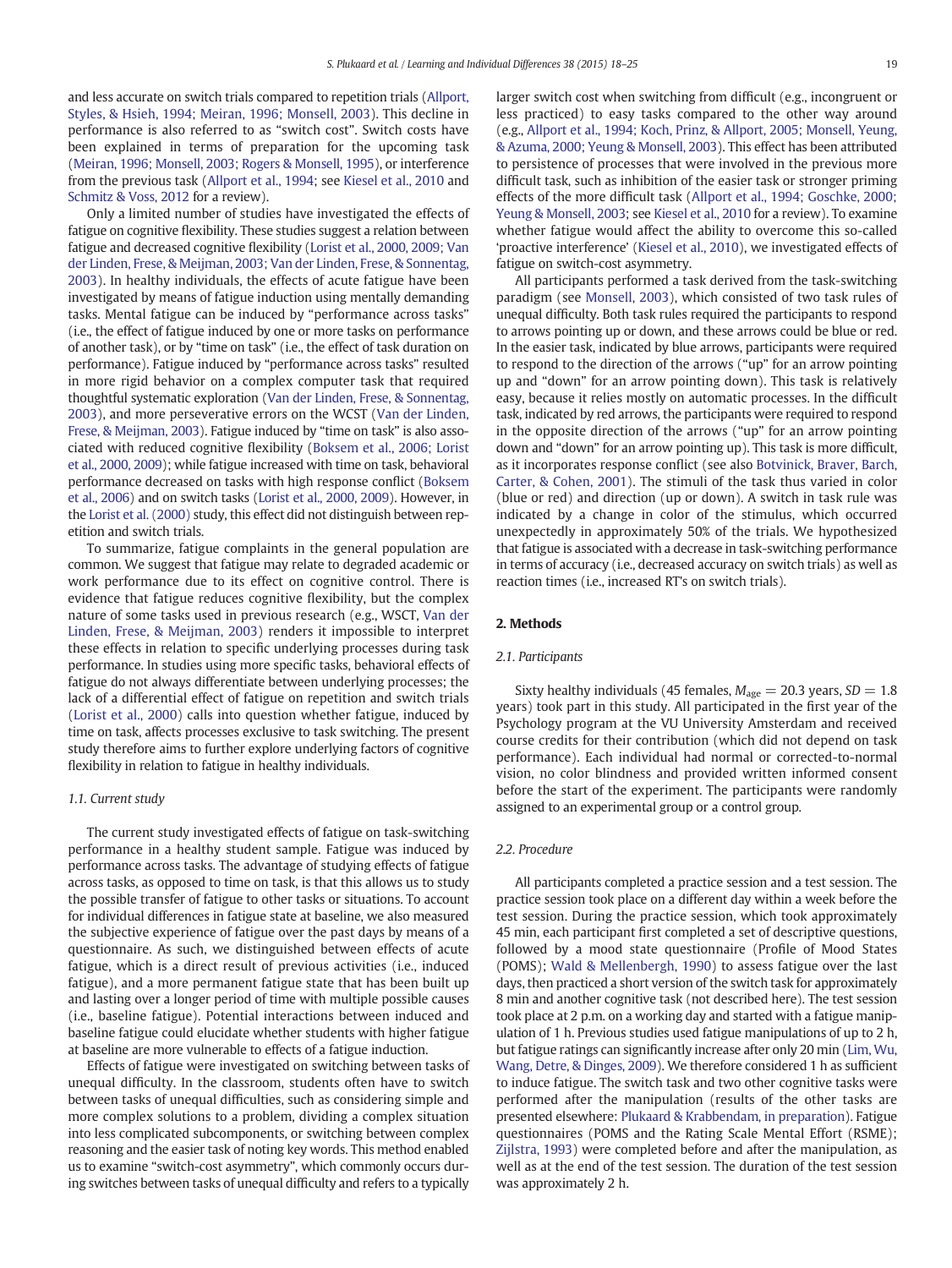#### 2.3. Fatigue manipulation

Fatigue was manipulated by a fatigue-inducing manipulation for the experimental group and a control manipulation for the control group. The fatigue-inducing manipulation consisted of 15 min of mental arithmetic followed by: 15 min of brainteaser puzzles (such as arithmetic sequences and syllogisms); 10 min of a computerized Stroop task ([Stroop, 1935\)](#page-6-0) adopted from Evers and colleagues [\(Evers, Van der](#page-6-0) [Veen, Jolles, Deutz, & Schmitt, 2009\)](#page-6-0) with extra auditory interference; and an N-back computer task (2- and 3-back) for another 20 min (see also [Klaassen et al., 2013](#page-6-0) for details). These tasks highly rely on executive control, demanding additional mental effort, and are therefore expected to induce fatigue. A previous study has confirmed that this manipulation increases fatigue ratings in adults ([Klaassen](#page-6-0) [et al., 2013](#page-6-0)).

The Stroop and N-back tasks were programmed in Eprime 1.2 (Psychology Software Tools, Pittsburgh; [http://www.pstnet.com/\)](http://www.pstnet.com/). Participants in the control group spent the same time reading magazines (a collection of magazines was provided). Both manipulations lasted for 1 h.

#### 2.4. Questionnaires

#### 2.4.1. Baseline fatigue

During the practice session, the short version of the POMS [\(Wald &](#page-6-0) [Mellenbergh, 1990](#page-6-0); in Dutch) was administered. This questionnaire contains five mood scales (fatigue, depression, vigor, tension and anger) that consist of several adjectives to describe mood. Participants indicated their mood state over the previous couple of days on a 5-point Likert scale. The fatigue scale (item range: 0–4; total range 0–24) was used to measure "baseline fatigue" which covers general feelings of fatigue over a period of several days (i.e., T0). Cronbach's Alpha for the POMS fatigue scale was .89.

#### 2.4.2. Induced fatigue

During the test session, subjective fatigue was measured before and after the manipulation (i.e., T1 and T2), and after the cognitive tasks (i.e., T3), using the POMS fatigue scale and the RSME ([Zijlstra, 1993](#page-7-0)). The RSME contains seven items that relate to mental fatigue (two items), physical fatigue (two items), visual fatigue (one item), resistance against further effort (one item), and boredom (one item). Items were scored on a visual analog scale, ranging from 0–150 (total RSME range: 0–1050). For the POMS and the RSME, the participants were instructed to rate how they felt at that moment. In this case, POMS fatigue scores indicated acute state as opposed to POMS fatigue scores measured at the practice session that indicated fatigue over the past days (representing a more general and permanent state of fatigue). Cronbach's Alpha, averaged over T1–T3, was .85 for the POMS fatigue scale and .86 for the RSME.

#### 2.5. Switch task

#### 2.5.1. Apparatus and stimuli

The switch task was presented on a HP Compaq Desktop PC (Intel Core 2 processor, 17 in. 60 Hz monitor) running Windows XP and programmed in Eprime 1.2. The task required only right-hand responses using the index finger and thumb. The response button for the index finger was "arrow up"/"8" on the numpad of the computer keyboard and for the thumb "arrow down"/"2" on the numpad.

The target stimuli were arrows that varied in color (blue or red) and direction (pointing up or down). The stimuli (visual angle 7.5° horizontally and vertically;  $\pm$  5 cm length and width on the computer screen) were sequentially presented against a black background in the center of the screen, placed at 40 cm distance from the participant.

#### 2.5.2. Task design

Participants performed the task by following two rules: blue arrows (representing the easy task) indicated that the participant should press the response buttons in the direction of the arrows (e.g., press "up" for a blue arrow pointing up). For red arrows (representing the difficult task), the rule was to press the response button in the opposite direction (e.g., press "up" for a red arrow pointing down). When an arrow was preceded by an arrow of the same color (regardless of the direction of the arrow), this trial was considered a task repetition trial (on these trials, the rule did not change). When an arrow was preceded by an arrow of a different color, this trial was considered a task switch trial, as the participant had to switch from one rule to the other rule. The order of the trials was randomized, and the task contained approximately 50% repetition trials and 50% switch trials. Repetition sequences ranged from one to six repetitions.

Each trial consisted of a white fixation cross, which remained on the screen for 500–750 ms (pseudorandomly varied in steps of 10 ms), followed by a target stimulus (500 ms), and a black screen (inter-trial interval (ITI); 500 ms). The response window lasted from the start of the target presentation until the end of the ITI (i.e., 1000 ms). Responses did not affect duration of target presentation or ITI, and no feedback was given. In total, 400 trials were presented, of which 200 blue arrows and 200 red arrows (100 up, 100 down for each color). The order of the trials was randomized. Task duration was approximately 15 min.

#### 2.5.3. Analyses

Prior to the statistical analyses, the data of the switch task were preprocessed according to the following steps: For each participant, the first 5 trials were considered as "warm-up" trials and not included in the analyses. Also, responses faster than 120 ms and extreme outliers (responses slower than 2.5 standard deviations above the mean) were removed. Next, we excluded participants who clearly did not understand the task, or for some other reason did not perform the task according to the task rules. Therefore, participants with accuracy scores below 55% on the repetition trials of either the blue or the red task (from now on referred to as 'easy' and 'difficult' task resp.) were excluded. A threshold of 55% accuracy is just above chance level and previously used in comparable tasks (e.g., [Huizinga, Dolan, & Van der Molen, 2006; Huizinga & Van der](#page-6-0) [Molen, 2007](#page-6-0)). Participants who scored below this threshold were regarded as not having understood either one of the tasks sufficiently. Finally, participants with scores between 1.5 and 3 times the interquartile range on both the easy and the difficult tasks were considered outliers and were also excluded. For the RT analyses, we excluded all error and post error (PE) trials, as well as the first repetition trial of a series. Both PE trials and trials directly following a task switch are typically characterized by response slowing ([Danielmeier](#page-6-0) [& Ullsperger, 2011; Karayanidis et al., 2010](#page-6-0)), as was currently the case (mean RT: 455 (PE) and 455 (1st repetition) vs 436 ms,  $p < .001$  for both comparisons).

Mixed design ANOVAs were used to analyze the accuracy (proportion correct) and response latency (median RT) on the switch task with Group (experimental, control) as between-subjects variable, and Trial Type (repetition, switch) and Task Rule (easy, difficult) as withinsubjects variables. Subsequently, we evaluated whether baseline fatigue would influence the effects of induced fatigue. We therefore reran the ANOVAs and included Baseline fatigue (as measured with the POMS fatigue scale during the practice session) as a continuous variable of interest. First, we investigated whether Baseline fatigue interacted with Group. When this was not the case, we only added the Baseline fatigue main term, which we allowed to interact with all within-subjects factors. All statistical analyses were carried out with PASW Statistics 18.0 (Chicago: SPSS Inc., IL).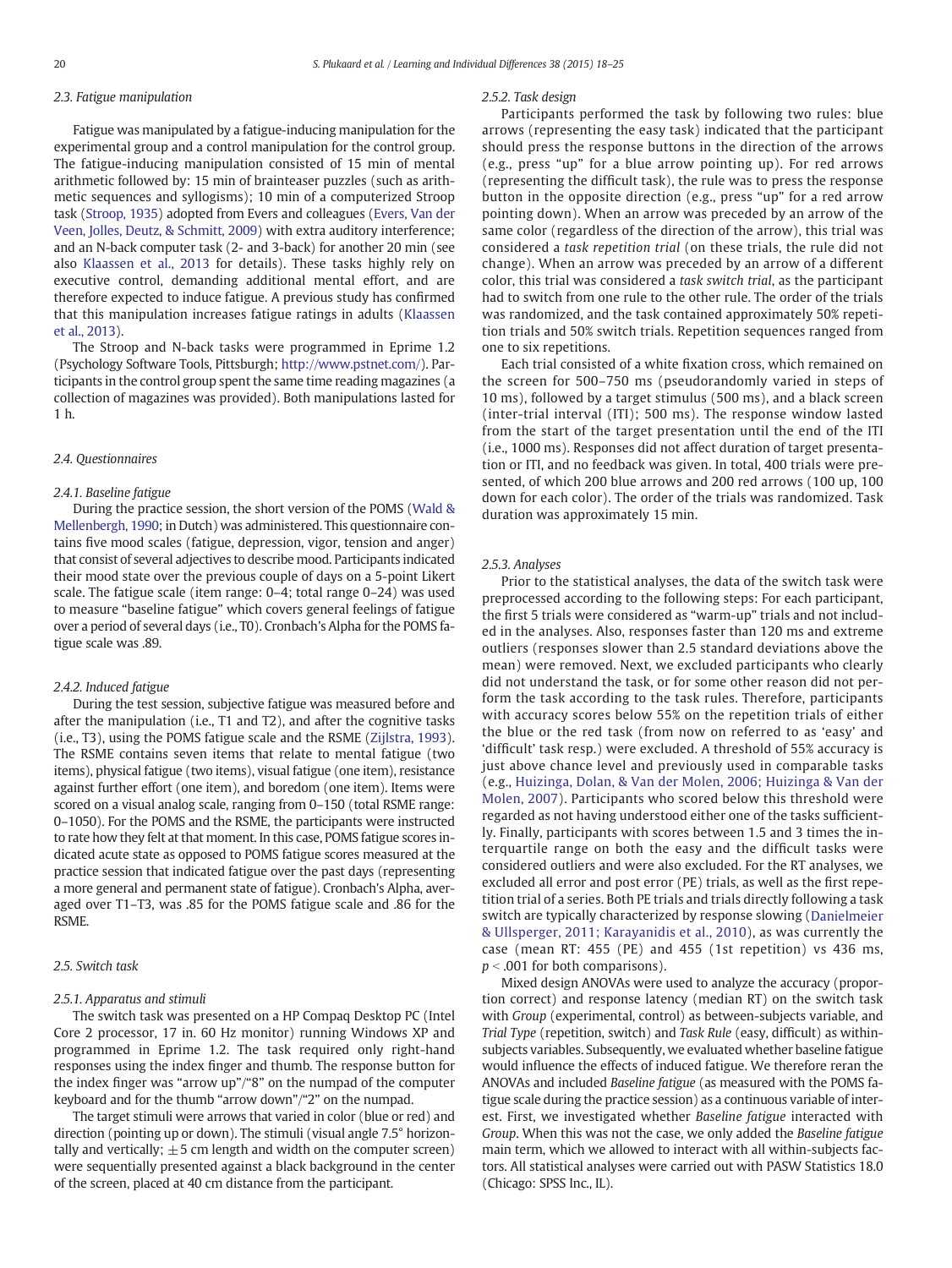### 3. Results

#### 3.1. Sample characteristics

We excluded four participants (one male from the control group and one male and two females from the experimental group) based on the procedure described above<sup>1</sup>; the final sample consisted of 56 participants (28 participants per group; see Table 1). The groups did not differ on age, sex, baseline POMS scores (all scales), or POMS fatigue and RSME mental effort assessed at the start of the test session, all  $p$ 's  $> .25$ . In addition, we compared the groups on percentage of trials removed (i.e., extreme outliers) and observed no significant difference (2.0% in the experimental group and 1.6% in the control group:  $p = .413$ ).

#### 3.2. Manipulation check: fatigue and mental effort

Scores on the fatigue scales are presented in [Fig. 1.](#page-4-0) Due to a positive skew on the scales, the assumption of normality was violated. Therefore non-parametric tests were applied (i.e., related-samples Wilcoxon signed rank tests for within group comparisons and Mann–Whitney tests for between group comparisons). First, we compared fatigue scores between T1, T2 and T3 within each group to test for changes in fatigue over time. Second, we evaluated whether the change over time differed between the groups by comparing difference scores (i.e., effects of manipulation: T2 minus T1; effects of cognitive tasks: T3 minus T2) with positive values corresponding to an increase in subjective fatigue. Third, we compared the groups on T1, T2 and T3, to ensure that a group difference in switch performance would correspond to a difference in acute fatigue. A Bonferroni correction was applied to adjust for multiple comparisons, taking into account the mean correlation between all variables [\(http://www.quantitativeskills.com/sisa/](http://www.quantitativeskills.com/sisa/calculations/bonfer.htm) [calculations/bonfer.htm\)](http://www.quantitativeskills.com/sisa/calculations/bonfer.htm). For 18 tests (i.e., nine tests per scale) and a mean correlation coefficient of  $\rho = 0.38$ , effects were considered significant at  $p <$  .0083311, which corresponded to an overall alpha level of .05.

#### 3.2.1. POMS fatigue scale

We observed an increase of marginal significance in POMS fatigue ratings between T1 and T2 in the experimental group ( $M = 1.5$ ,  $SD = 3.2, z = 2.621, p = .009, r = .35$  and no increase in the control group ( $M = 0.1$ ,  $SD = 3.7$ ,  $z = 0.263$ ,  $p = .793$ ,  $r = .04$ ). There was a trend for a group difference with regard to this increase ( $U = 262.5$ ,  $z = -1.981$ ,  $p = .048$ ,  $r = .28$ ). The increase from T2 to T3 was not significant in either one of the groups (experimental group:  $M =$ 0.6, SD = 2.0,  $z = 1.892$ ,  $p = .059$ ,  $r = .25$ ; control group: M = 1.2,  $SD = 3.4, z = 1.799, p = .072, r = .24$  and did not differ between the groups ( $U = 352.5$ ,  $z = -0.443$ ,  $p = .66$ ,  $r = .06$ ). Group comparisons revealed no significant differences at T1, T2 or T3 (T1:  $U =$  $385.0, z = -0.116, p = .907, r = .02$ ; T2:  $U = 271.0, z = -1.815,$  $p = .070$ ,  $r = .24$ ; T3:  $U = 340.0$ ,  $z = -0.857$ ,  $p = .392$ ,  $r = .11$ ).

Summarized, we detected no group differences at T1, T2 or T3. A trend indicated a larger increase in fatigue ratings as measured with the POMS in response to the manipulation in the experimental group compared to the manipulation in the control group. This effect, however, did not reach statistical significance after a Bonferroni correction.

Table 1 Sample characteristics — M (SD) and percentages.

|              |            | Fatigue   | Rest      | р    |
|--------------|------------|-----------|-----------|------|
| N            |            | 28        | 28        |      |
| Age          |            | 20.3(2.0) | 20.4(1.6) | n.s. |
| Female       |            | 82%       | 71%       | n.s. |
| <b>POMS</b>  | Fatigue    | 6.5(5.8)  | 5.1(4.0)  | n.s. |
|              | Depression | 3.8(4.9)  | 2.6(3.6)  | n.s. |
|              | Anger      | 4.1(3.9)  | 3.8(4.6)  | n.s. |
|              | Vigor      | 9.5(3.8)  | 8.9(3.6)  | n.s. |
|              | Tension    | 4.4(3.2)  | 3.9(3.9)  | n.s. |
| POMS fatigue | T1         | 3.8(4.4)  | 3.1(2.9)  | n.s. |
| <b>RSME</b>  | T1         | 198 (141) | 182 (117) | n.s. |

#### 3.2.2. RSME

There was a large significant increase in fatigue from T1 to T2 in the experimental group ( $M = 126$ ,  $SD = 106$ ,  $z = 4.205$ ,  $p < .001$ ,  $r = .56$ ) whereas the control group showed a slight non-significant decrease  $(M = -15, SD = 98, z = 0.940, p = .347, r = .13)$ . This change over time differed significantly between the groups ( $U = 119.5$ ,  $z = -4.353$ ,  $p < .001$  r = .59). Both groups showed a trend for an increase from T2 to T3 (experimental group:  $M = 47$ , SD = 115,  $z =$ 2.335,  $p = 0.020$ ,  $r = 0.31$ ; control group:  $M = 61$ ,  $SD = 130$ ,  $z = 2.259$ ,  $p = 0.024$ ,  $r = 0.30$ , which did not differ significantly between the groups  $(U = 389.5, z = -0.41, p = .97, r = .01)$ . Group comparisons showed that the experimental group scored significantly higher than the control group on the RSME at T2 ( $U = 175.5$ ,  $z = -3.549$ ,  $p < .001$   $r = .47$ ) and T3 ( $U = 202.5$ ,  $z = -3.106$ ,  $p = .002$   $r = .42$ ), but not at T1 ( $U = 373.0$ ,  $z = -0.084, p = .933$   $r = .01$ ).

To investigate the specific aspects of fatigue that were affected by the manipulation, we compared the groups on the difference in fatigue score between T1 and T2 as well as T2 and T3 for each of the items. These analyses revealed that the increase in fatigue score from T1 to T2 differed significantly between the groups for all items apart from the ones related to physical and visual fatigue (see Supplementary Table S1). There were no group differences in the change over time from T2 to T3. Altogether, these findings confirmed that the fatigue manipulation increased mental fatigue and mental effort ratings as measured with the RSME.

#### 3.3. Switch task

To adjust for positive skew, the POMS scores were log-transformed. Because the fatigue manipulation successfully increased subjective fatigue ratings (as indicated by a trend on the POMS scores and a significant effect on RSME scores), effects of Group are interpreted as representing effects of Induced fatigue.

#### 3.3.1. Accuracy

A significant main effect of Trial Type indicated that participants were less accurate on switch trials compared to repetition trials,  $(F(1,54) = 75.628, p < .001, r = .76)$ . There was a significant interaction between Task Rule and Trial Type, indicating a significant switch-cost asymmetry: switch cost was larger for switches from the difficult to the easy task compared to switches from easy to difficult (9% vs 6%;  $F(1,54) = 11.904$ ,  $p < .005$ ,  $r = .43$ ). There were no effects of Induced *fatigue* ( $F(1,54) < 0.576$ ,  $p > .451$ ,  $r < .10$  for all other comparisons) and no additional effects involving Baseline fatigue  $(F(1,53) < 1.162,$  $p > .285$ ,  $r < .15$ ).

#### 3.3.2. Response latency

A main effect of Trial Type was observed, showing that participants responded slower to switch trials compared to repetition trials,  $(F(1,54) = 253.704, p < .001, r = .91)$ . There was also a main effect of Task Rule, indicating longer reaction times for the difficult task rule

We analyzed the sample with outliers included, and found that the results remained stable, except for the following: for accuracy the switch-cost asymmetry was no longer significant with inclusion of Baseline fatigue ( $p = .219$ ), for the reaction times we observed no main effect of Group ( $p = .139$  with Baseline fatigue;  $p = .131$  without Baseline fatigue), and the Trial type  $\times$  Task rule  $\times$  Baseline Fatigue interaction appeared significant  $(F(1,57) = 4.71, p < .05)$ . The changes were caused by extreme RTs and accuracy values of the excluded participants, which did not distinguish between task conditions (resulting in negative or very small switch costs). The excluded participants were unevenly divided over the groups (three belonged to the fatigue group) and the baseline fatigue variable (three of the excluded participants scored zero), which biased the results related to fatigue.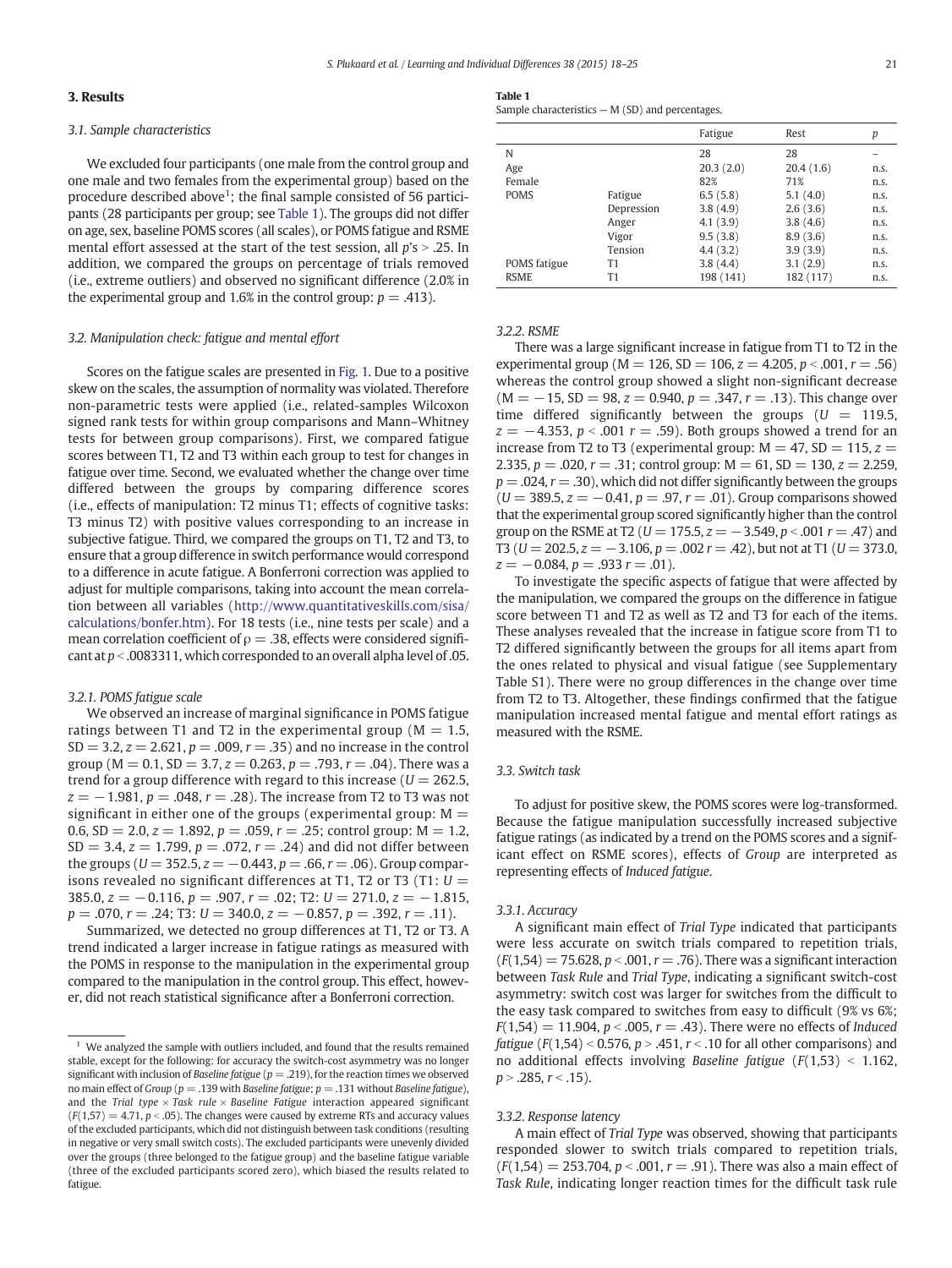<span id="page-4-0"></span>

Fig. 1. Mean scores of untransformed data of the POMS fatigue scale (left) and the RSME (right) at three assessments: before the manipulation (T1), after the manipulation (T2) and after the cognitive tasks (T3). Dark gray represents the experimental group and light gray represents the control group. Error bars represent standard error of the mean.

compared to the easy task rule ( $F(1,54) = 35.063$ ,  $p < .001$ ,  $r = .63$ ). We obtained a significant interaction between Trial Type and Task Rule  $(F(1,54) = 15.131, p < .001, r = .47).$ 

With respect to fatigue, two important effects were observed. First, a main effect of Induced fatigue indicated that overall, the experimental group responded significantly slower than the control group  $(F(1,54) = 5.714, p < .05, r = .31; 492 \text{ ms vs } 463 \text{ ms})$ . The second effect related to fatigue was a significant *Induced fatigue*  $\times$  *Trial Type*  $\times$  *Task* Rule interaction: the experimental group showed a switch-cost asymmetry, with a larger difference between switch and repetition trials for the easy compared to the difficult task, whereas the control group did not show this asymmetry  $(F(1,54) = 7.191, p < .05;$  see Fig. 2). Post-hoc repeated measures ANOVAs confirmed that the interaction between Trial Type and Task Rule was significant for the experimental group ( $F(1,27) = 20.790$ ,  $p < .001$ ,  $r = .66$ ), but not for the control group ( $F(1,27) = 0.759$ ,  $p = .391$ ,  $r = .17$ ). Other effects with regard to induced fatigue were not significant  $(F(1,54) < 1.844, p > .179,$  $r < .19$ ).

Next, we included Baseline fatigue to the model and observed that this variable did not interact with *Induced fatigue*  $(F(1,52) = 2.147$ ,  $p = .149$ ,  $r = .20$ ). Inclusion of the Baseline fatigue main term did not change the results found in the first model. In addition, Baseline fatigue interacted significantly with Trial Type  $(F(1,53) = 4.522, p < .05)$ . Follow-up analysis revealed a positive correlation between baseline fatigue and switch cost ( $r = .29$ ,  $p < .05$ ). Thus, across both groups, higher fatigue scores at baseline were related to higher switch cost. There were no other significant effects involving Baseline fatigue  $(F(1,53) < 1.883, p > .175, r < .19).$ 

To summarize, induced fatigue resulted in overall slower responses, but also interacted with task rule; only the experimental group showed a switch-cost asymmetry in response latencies. Furthermore, switch cost latencies were more pronounced in students with higher fatigue at baseline.

#### 4. Discussion

The current study set out to investigate effects of fatigue on cognitive flexibility in healthy students. Specifically, we examined the effects of an acute cognitive fatigue manipulation (i.e., induced fatigue) and of individual differences in the more permanent state of fatigue at baseline (i.e., baseline fatigue) on switching between tasks of unequal difficulty. We hypothesized that fatigue would reduce task-switching performance in terms of accuracy and reaction times. The findings demonstrate that induced fatigue affected subsequent task-switching performance by reducing overall response speed and cognitive flexibility. Moreover, fatigue scores at baseline were positively related to switch cost for both the group with induced fatigue as well as the control group. These results thus partly supported our hypothesis, as fatigue was associated with reduced task switching performance in terms of reaction times, but not in terms of accuracy.

Fatigue was induced by performance across tasks, a method that has been used previously in the studies by Van der Linden and colleagues [\(Van der Linden & Eling, 2006; Van der Linden, Frese, & Meijman,](#page-6-0) [2003; Van der Linden, Frese, & Sonnentag, 2003\)](#page-6-0). The current fatigue manipulation lasted for 1 h and included four cognitively demanding tasks to ensure that induced fatigue would not be specific to one particular task. In comparison, the manipulations in the Van der Linden studies lasted for two or more hours and consisted of one or two tasks. Results showed that subjective fatigue ratings increased more in the group with induced fatigue, as indicated by a significant increase in RSME scores and a trend for an increase on the POMS fatigue scale. The RSME thus appeared to be more sensitive to effects of the present fatigue manipulation. This difference in sensitivity may be due to the fact that the RSME has broader response scales (i.e., 0–150 compared to 0–4 for the POMS) and more detailed items (i.e., questions referring to specific aspects of fatigue compared to single synonyms of fatigue for the POMS). More detailed analyses of the RSME revealed that the



Fig. 2. Mean reaction times (left) and accuracy (right) on repetition and switch conditions for the easy (solid lines) and difficult (dashed lines) task rules. Dark gray represents the experimental group and light gray represents the control group. Error bars represent standard error of the mean.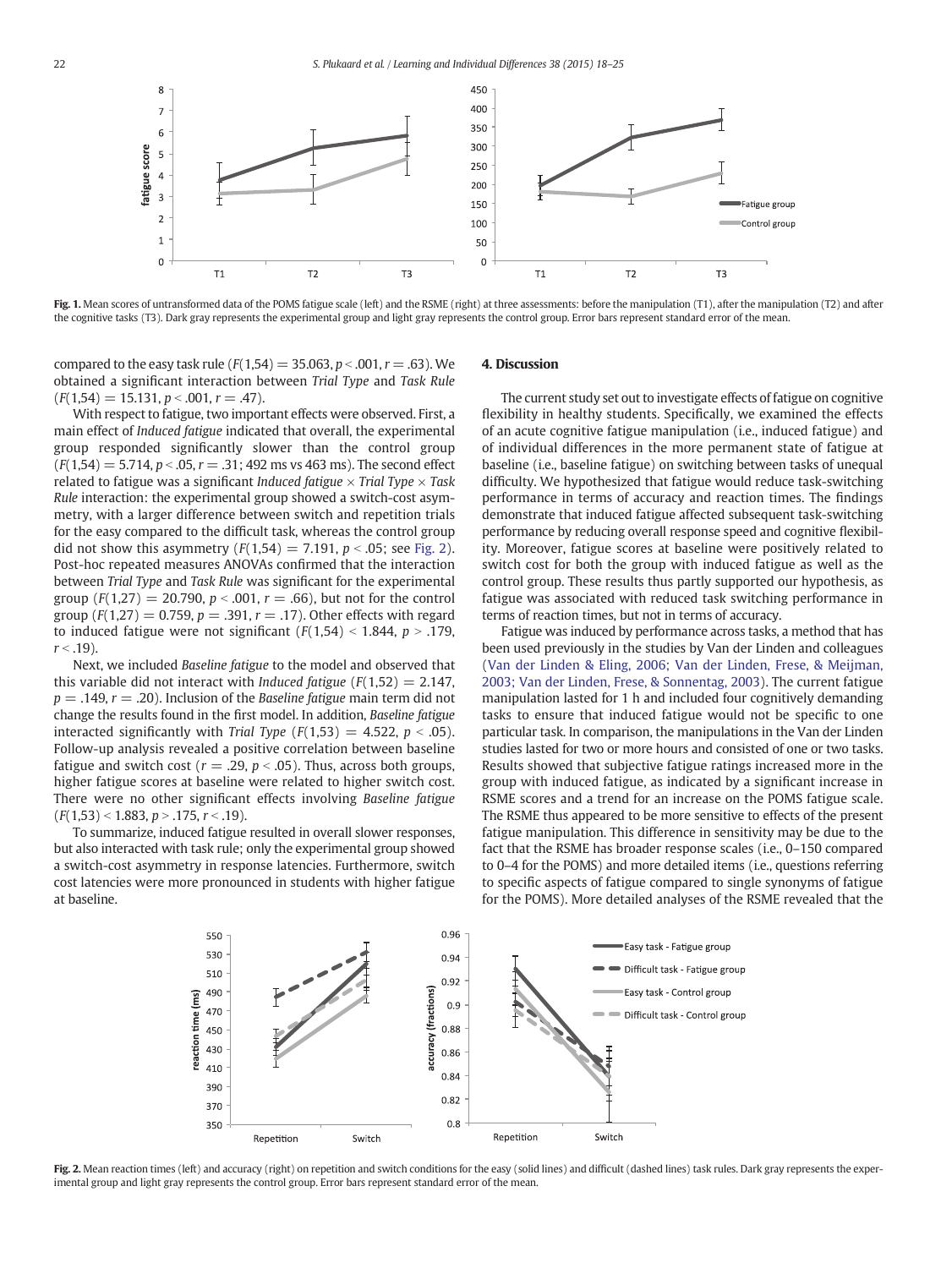manipulation mainly affected cognitive aspects of fatigue and not the physical aspects. Based on these findings, we conclude that the current fatigue manipulation, despite its relatively short duration, successfully induced cognitive fatigue.

As expected, cognitive flexibility was affected by induced fatigue and related to baseline fatigue in several ways. First of all, induced fatigue resulted in an overall increase of response latencies, whereas accuracy on both switch and repetition trials was not affected. This main effect must be interpreted with caution, as induced fatigue also interacted with task rule and trial type. The group difference in response latency thus did not hold for all task variables. Nonetheless, all fatigue effects involved changes in response latency (with induced fatigue resulting in slower responses), which suggests that fatigued individuals sacrificed speed in order to maintain a pattern of correct responses. This finding appears to be a robust effect, as previous studies also have shown that fatigue can lead to overall response slowing on a switch task ([Lorist](#page-6-0) [et al., 2000; Lorist et al., 2009](#page-6-0)). Notably, Lorist and colleagues induced fatigue by prolonged performance on the same switch task. In this study we showed that effects of fatigue on task switching could be transferred from other previously performed tasks.

A switch-cost asymmetry in terms of response latencies was observed in the experimental group, but not in the control group. After the fatigue induction, switch costs associated with easy trials (i.e., the difference between easy repetition trials and switches from difficult to easy trials) were larger compared to switch costs associated with difficult trials (i.e., the difference between difficult repetition trials and switches from easy to difficult trials). In line with previous research [\(Allport et al., 1994; Goschke, 2000; Kiesel et al., 2010; Yeung & Monsell,](#page-6-0) [2003\)](#page-6-0), this finding could suggest that induced fatigue increases proactive interference from difficult trials due to reduced inhibition or stronger priming effects. [Schneider and Anderson \(2010\)](#page-6-0) explained switch-cost asymmetry in terms of a temporary reduction in cognitive control capacity evoked by performance on more difficult trials. Difficult trials require more cognitive capacity and because it takes time to restore this capacity, response latencies on subsequent trials increase. This also suggests that switch-cost asymmetry could be enhanced when cognitive resources are depleted, for example by the current fatigue manipulation. The fatigue induction in the current study consisted of several demanding tasks. Sequential cognitive demands are thought to challenge cognitive capacity by depleting a common resource ([Baumeister, Muraven, & Tice, 2000](#page-6-0)), or by reducing motivation to allocate resources [\(Huizenga, Van der Molen, Bexkens, Bos, &](#page-6-0) [Van den Wildenberg, 2012](#page-6-0)). The present fatigue manipulation, which consisted of 1 h of sequential cognitive demands, might thus have resulted in a reduction in cognitive capacity, increasing the time required to recover after a difficult trial.

Even though we attributed the observed switch-cost asymmetry to reduced inhibitory control or resource depletion caused by the fatigue induction, an asymmetric switch cost is a typical effect. It is thus remarkable that the control group did not show this asymmetry in terms of response latencies. However, both groups showed an asymmetric switch cost in terms of accuracy, which may indicate that both groups were less successful at suppressing previous difficult trials, but only the experimental group required additional processing time following difficult trials.

We observed individual differences in fatigue state at baseline. Higher reported levels of fatigue over the past days were related to increased switch costs. This is in line with studies in which fatiguerelated factors were investigated, such as alertness (increased alertness was related to decreased switch cost: [Meiran & Chorev, 2005\)](#page-6-0), sleep deprivation (increased switch cost in a sleep deprived group: [Couyoumdjian et al., 2010\)](#page-6-0) and chronic sleep limitation (increased switch cost was found in a group with sleep reduction and switch cost was negatively correlated with nighttime sleep duration: [Plessow,](#page-6-0) [Kiesel, Petzold, & Kirschbaum, 2011](#page-6-0)). The findings thus underscore the importance of participants' physiological state (i.e., fatigue) in relation to the ability to flexibly adjust to changing environmental demands.

The current study extends prior fatigue research by showing that the experienced level of fatigue over the past days (i.e., baseline fatigue) was unrelated to effects of induced fatigue. In other words, students who were fatigued at baseline did not necessarily suffer more from the fatigue induction. Furthermore, both baseline fatigue and induced fatigue were associated with increased switch cost latency (although for induced fatigue this relation was limited to the easy task). This indicates that levels of fatigue experienced over a certain period of time and fatigue directly induced by previous cognitive exertion are not entirely dissociable and possibly share common mechanisms. Perhaps baseline fatigue and induced fatigue would interact at higher levels of fatigue, which for instance could be investigated by comparing participants who differ more in terms of baseline fatigue or by upgrading the fatigue manipulation (e.g., a manipulation of longer duration could lead to higher fatigue). Future research may further unravel this issue. Of note, possible overlap between induced fatigue and baseline fatigue might in the present study be due to the use of the same instrument (i.e., POMS). Yet, we render this unlikely since both scales referred to fatigue in different contexts (i.e., 'over the last couple of days' versus 'at this moment') and induced fatigue was better represented by the RSME (as indicated by a significant group difference on this scale after the manipulation, which was not significant for the POMS). Nevertheless, for future reference this possibility could be ruled out by using different instruments.

We included a practice session to allow the participants to get acquainted with the speed of stimulus presentation and appropriate response buttons. One might argue that this reduced task novelty and that a completely novel task would be even more demanding and sensitive to fatigue. Nevertheless, because the practice version was relatively short and took place on a different day, we expected the influence of the practice session to be negligible.

The current fatigue induction shared commonalities (e.g., a period of task-performance with demands on cognitive control) with interventions used in depletion studies (e.g., [Huizenga et al., 2012; Muraven,](#page-6-0) [Shmueli, & Burkley, 2006; Verbruggen, Liefooghe, Notebaert, &](#page-6-0) [Vandierendonck, 2005\)](#page-6-0). Motivation can reduce effects of depletion or even instantly replenish cognitive resources (e.g., [Muraven &](#page-6-0) [Slessareva, 2003](#page-6-0); for reviews, see [Baumeister & Vohs, 2007; Inzlicht &](#page-6-0) [Schmeichel, 2012; Inzlicht, Schmeichel, & Macrae, 2014](#page-6-0)). In addition, increasing motivation has resulted in reduced effects of fatigue induced by time on task [\(Boksem et al., 2006](#page-6-0)). [Boksem and Tops \(2008\)](#page-6-0) proposed a theoretical framework of mental fatigue, which involves motivational cost-benefit decisions to find a balance between invested efforts and perceived or expected rewards. More research on the potential role of motivation in effects of prolonged fatigue or acute fatigue on cognitive flexibility may be a valuable next step in light of possible interventions aimed at reducing fatigue and related adverse effects.

#### 4.1. Conclusion

After 1 h of cognitive challenge, students became slower and less able to flexibly switch between tasks of unequal difficulty. Moreover, we observed that students who reported higher fatigue levels over the past days took longer to switch from one task to the other. Fatigue may thus play a key role in daily life achievements that require cognitive flexibility, such as learning and academic performance.

Supplementary data to this article can be found online at [http://dx.](http://dx.doi.org/10.1016/j.lindif.2015.01.003) [doi.org/10.1016/j.lindif.2015.01.003.](http://dx.doi.org/10.1016/j.lindif.2015.01.003)

#### Acknowledgments

We thank Lieke Dokkum for her great assistance in the data-acquisition procedure. This research was supported by the NWO (The Netherlands Organization for Scientific research) under Grant 433-08-205.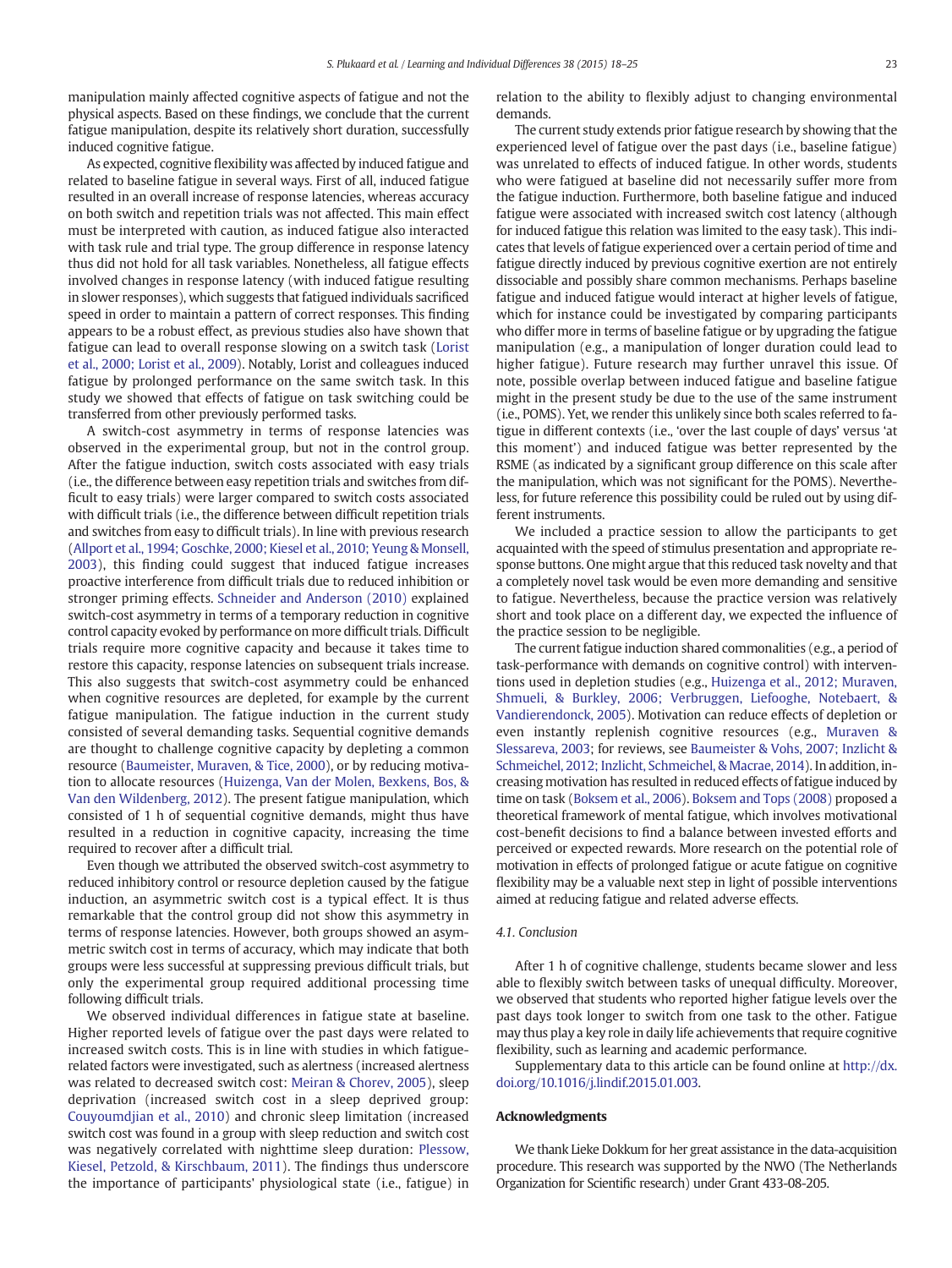#### <span id="page-6-0"></span>References

- Allport, D., Styles, E., & Hsieh, S. (1994). [Shifting intentional set: Exploring the dynamic](http://refhub.elsevier.com/S1041-6080(15)00008-4/rf0005) [control of tasks. In C. Umiltà, & M. Moscovitch \(Eds.\),](http://refhub.elsevier.com/S1041-6080(15)00008-4/rf0005) Attention and performance (pp. 421–[452\). Cambridge, MA: MIT Press.](http://refhub.elsevier.com/S1041-6080(15)00008-4/rf0005)
- Baumeister, R.F., Muraven, M., & Tice, D.M. (2000). Ego depletion: A resource model of volition, self-regulation, and controlled processing. Social Cognition, 18(2), 130–150. http://dx.doi.org[/10.1521/soco.2000.18.2.130.](http://dx.doi.org/10.1521/soco.2000.18.2.130)
- Baumeister, R.F., & Vohs, K.D. (2007). Self-regulation, ego depletion, and motivation. Social and Personality Psychology Compass, 1(1), 115–128. http://dx.doi.org/[10.1111/](http://dx.doi.org/10.1111/j.1751-9004.2007.00001) [j.1751-9004.2007.00001.](http://dx.doi.org/10.1111/j.1751-9004.2007.00001)
- Best, J., Miller, P., & Naglieri, J. (2011). Relations between executive function and academic achievement from ages 5 to 17 in a large, representative national sample. *Learning*<br>and Individual Differences, 21(4), 327–336. http://dx.doi.org[/10.1016/j.lindif.2011.01.](http://dx.doi.org/10.1016/j.lindif.2011.01.007) [007](http://dx.doi.org/10.1016/j.lindif.2011.01.007).
- Boksem, M.A.S., Meijman, T.F., & Lorist, M.M. (2005). Effects of mental fatigue on attention: An ERP study. Cognitive Brain Research, 25(1), 107–116. http://dx.doi.org[/10.](http://dx.doi.org/10.1016/j.cogbrainres.2005.04.011) [1016/j.cogbrainres.2005.04.011](http://dx.doi.org/10.1016/j.cogbrainres.2005.04.011).
- Boksem, M.A.S., Meijman, T.F., & Lorist, M.M. (2006). Mental fatigue, motivation and action monitoring. Biological Psychology, 72(2), 123–132. http://dx.doi.org[/10.1016/j.](http://dx.doi.org/10.1016/j.biopsycho.2005.08.007) [biopsycho.2005.08.007](http://dx.doi.org/10.1016/j.biopsycho.2005.08.007).
- Boksem, M.A.S., & Tops, M. (2008). Mental fatigue: Costs and benefits. Brain Research Reviews, 59(1), 125–139. http://dx.doi.org/[10.1016/j.brainresrev.](http://dx.doi.org/10.1016/j.brainresrev.2008.07.001) [2008.07.001.](http://dx.doi.org/10.1016/j.brainresrev.2008.07.001)
- Botvinick, M.M., Braver, T.S., Barch, D.M., Carter, C.S., & Cohen, J.D. (2001). Conflict monitoring and cognitive control. Psychological Review, 108(3), 624–652. http://dx.doi.org/ [10.1037//0033-295X.I08.3.624.](http://dx.doi.org/10.1037//0033-295X.I08.3.624)
- Cepeda, N.J., Kramer, A.F., & Gonzales de Sather, J.C.M. (2001). Changes in executive control across the life span: Examination of task-switching performance. Developmental Psychology, 37(5), 715–730. http://dx.doi.org/[10.1037//0012-1649.37.5.715](http://dx.doi.org/10.1037//0012-1649.37.5.715).
- Chalder, T., Power, M.J., & Wessely, S. (2009). Chronic fatigue in the community: "A question of attribution". Psychological Medicine, 26(4), 791–800. http://dx.doi.org/[10.](http://dx.doi.org/10.1017/S0033291700037818) [1017/S0033291700037818](http://dx.doi.org/10.1017/S0033291700037818).
- Couyoumdjian, A., Sdoia, S., Tempesta, D., Curcio, G., Rastellini, E., De Gennaro, L., et al. (2010). The effects of sleep and sleep deprivation on task-switching performance. Journal of Sleep Research, 19, 64–70. http://dx.doi.org[/10.1111/j.1365-2869.2009.](http://dx.doi.org/10.1111/j.1365-2869.2009.00774.x) [00774.x](http://dx.doi.org/10.1111/j.1365-2869.2009.00774.x).
- Danielmeier, C., & Ullsperger, M. (2011). Post-error adjustments. Frontiers in Psychology, 2, 233. http://dx.doi.org[/10.3389/fpsyg.2011.00233](http://dx.doi.org/10.3389/fpsyg.2011.00233).
- Evers, E.A.T., Van der Veen, F.M., Jolles, J., Deutz, N.E.P., & Schmitt, J.A.J. (2009). The effect of acute tryptophan depletion on performance and the BOLD response during a Stroop task in healthy first-degree relatives of patients with unipolar depression. Psychiatry Research, 173(1), 52–58. http://dx.doi.org[/10.1016/j.pscychresns.2008.09.](http://dx.doi.org/10.1016/j.pscychresns.2008.09.006) [006](http://dx.doi.org/10.1016/j.pscychresns.2008.09.006).
- Goschke, T. (2000). Intentional reconfi[guration and involuntary persistence in task set](http://refhub.elsevier.com/S1041-6080(15)00008-4/rf0075) [switching. In S. Monsell, & J. Driver \(Eds.\),](http://refhub.elsevier.com/S1041-6080(15)00008-4/rf0075) Attention and performance XVIII (pp. 331–[355\). Cambridge, MA: MIT Press.](http://refhub.elsevier.com/S1041-6080(15)00008-4/rf0075)
- Grant, D.A., & Berg, E.A. (1948). A behavioral analysis of degree of reinforcement and ease of shifting to new responses in a Weigl-type card-sorting problem. Journal of Experimental Psychology, 38(4), 404–411. http://dx.doi.org[/10.1037/h0059831](http://dx.doi.org/10.1037/h0059831).
- Heaton, R., Chelune, G., Talley, J., Kay, G., & Curtiss, G. (1993). [Wisconsin card sorting test](http://refhub.elsevier.com/S1041-6080(15)00008-4/rf0085) manual: Revised and expanded. [Odessa: Psychological Assessment Resources.](http://refhub.elsevier.com/S1041-6080(15)00008-4/rf0085)
- Huizenga, H.M., Van der Molen, M.W., Bexkens, A., Bos, M.G.N., & Van den Wildenberg, W.P.M. (2012). Muscle or motivation? A stop-signal study on the effects of sequential cognitive control. Frontiers in Psychology, 3, 126. http://dx.doi.org/[10.3389/fpsyg.](http://dx.doi.org/10.3389/fpsyg.2012.00126) [2012.00126](http://dx.doi.org/10.3389/fpsyg.2012.00126).
- Huizinga, M., Dolan, C.V., & Van der Molen, M.W. (2006). Age-related change in executive function: Developmental trends and a latent variable analysis. Neuropsychologia, 44(11), 2017–2036. http://dx.doi.org[/10.1016/j.neuropsychologia.2006.01.010.](http://dx.doi.org/10.1016/j.neuropsychologia.2006.01.010)
- Huizinga, M., & Van der Molen, M.W. (2007). Age-group differences in set-switching and set-maintenance on the Wisconsin Card Sorting Task. Developmental Neuropsychology, 31(2), 193–215. http://dx.doi.org/[10.1080/87565640701190817.](http://dx.doi.org/10.1080/87565640701190817)
- Inzlicht, M., & Schmeichel, B.J. (2012). What is ego depletion? Toward a mechanistic revision of the resource model of self-control. Perspectives on Psychological Science, 7(5), 450–463. http://dx.doi.org/[10.1177/1745691612454134](http://dx.doi.org/10.1177/1745691612454134).
- Inzlicht, M., Schmeichel, B.J., & Macrae, C.N. (2014). Why self-control seems (but may not be) limited. Trends in Cognitive Sciences, 18(3), 127–133. http://dx.doi.org/[10.1016/j.](http://dx.doi.org/10.1016/j.tics.2013.12.009) [tics.2013.12.009](http://dx.doi.org/10.1016/j.tics.2013.12.009).
- Karayanidis, F., Jamadar, S., Ruge, H., Phillips, N., Heathcote, A., & Forstmann, B.U. (2010). Advance preparation in task-switching: Converging evidence from behavioral, brain activation, and model-based approaches. Frontiers in Psychology, 1, 25. http://dx.doi. org[/10.3389/fpsyg.2010.00025.](http://dx.doi.org/10.3389/fpsyg.2010.00025)
- Kiesel, A., Steinhauser, M., Wendt, M., Falkenstein, M., Jost, K., Philipp, A.M., et al. (2010). Control and interference in task switching—A review. Psychological Bulletin, 136(5), 849–874. http://dx.doi.org/[10.1037/a0019842.](http://dx.doi.org/10.1037/a0019842)
- Klaassen, E.B., de Groot, R.H.M., Evers, E.A.T., Nicolson, N.A., Veltman, D.J., & Jolles, J. (2013). Cortisol and induced cognitive fatigue: Effects on memory activation in healthy males. Biological Psychology. http://dx.doi.org[/10.1016/j.biopsycho.2013.05.](http://dx.doi.org/10.1016/j.biopsycho.2013.05.015) [015](http://dx.doi.org/10.1016/j.biopsycho.2013.05.015).
- Koch, I., Prinz, W., & Allport, A. (2005). Involuntary retrieval in alphabet–arithmetic tasks: Task-mixing and task-switching costs. Psychological Research, 69(4), 252–261. http:// dx.doi.org[/10.1007/s00426-004-0180-y](http://dx.doi.org/10.1007/s00426-004-0180-y).
- Latzman, R.D., Elkovitch, N., Young, J., & Clark, L.A. (2010). The contribution of executive functioning to academic achievement among male adolescents. Journal of Clinical and Experimental Neuropsychology, 32(5), 455–462. http://dx.doi.org/[10.1080/](http://dx.doi.org/10.1080/13803390903164363) [13803390903164363](http://dx.doi.org/10.1080/13803390903164363).
- Lim, J., Wu, W.C., Wang, J., Detre, J.A., & Dinges, D.F. (2009). Imaging brain fatigue from sustained mental workload: An ASL perfusion study of the time-on-task effect. NeuroImage, 49(4), 3426–3435. http://dx.doi.org[/10.1016/j.neuroimage.2009.11.020](http://dx.doi.org/10.1016/j.neuroimage.2009.11.020).
- Lorist, M.M. (2008). Impact of top-down control during mental fatigue. Brain Research, 1232, 113–123. http://dx.doi.org/[10.1016/j.brainres.2008.07.053.](http://dx.doi.org/10.1016/j.brainres.2008.07.053)
- Lorist, M.M., Bezdan, E., Ten Caat, M., Span, M.M., Roerdink, J.B.T.M., & Maurits, N.M. (2009). The influence of mental fatigue and motivation on neural network dynamics; an EEG coherence study. Brain Research, 1270, 95–106. http://dx.doi.org[/10.1016/j.](http://dx.doi.org/10.1016/j.brainres.2009.03.015) [brainres.2009.03.015.](http://dx.doi.org/10.1016/j.brainres.2009.03.015)
- Lorist, M.M., Boksem, M.A.S., & Ridderinkhof, K.R. (2005). Impaired cognitive control and reduced cingulate activity during mental fatigue. Cognitive Brain Research, 24(2), 199–205. http://dx.doi.org/[10.1016/j.cogbrainres.2005.01.018.](http://dx.doi.org/10.1016/j.cogbrainres.2005.01.018)
- Lorist, M.M., Klein, M., Nieuwenhuis, S., De Jong, R., Mulder, G., & Meijman, T.F. (2000). Mental fatigue and task control: Planning and preparation. Psychophysiology, 37(05), 614–625. http://dx.doi.org[/10.1111/1469-8986.3750614](http://dx.doi.org/10.1111/1469-8986.3750614).
- Meiran, N. (1996). Reconfiguration of processing mode prior to task performance. Journal of Experimental Psychology. Learning, Memory, and Cognition, 22(6), 1423–1442. http://dx.doi.org[/10.1037//0278-7393.22.6.1423.](http://dx.doi.org/10.1037//0278-7393.22.6.1423)
- Meiran, N., & Chorev, Z. (2005). Phasic alertness and the residual task-switching cost. Experimental Psychology (formerly "Zeitschrift für Experimentelle Psychologie"), 52(2), 109–124. http://dx.doi.org/[10.1027/1618-3169.52.2.109.](http://dx.doi.org/10.1027/1618-3169.52.2.109)
- Miller, E.K. (2000). The prefrontal cortex and cognitive control. Nature Reviews. Neuroscience, 1, 59–65. http://dx.doi.org[/10.1038/35036228.](http://dx.doi.org/10.1038/35036228)
- Miller, E.K., & Cohen, J.D. (2001). An integrative theory of prefrontal cortex function. Annual Review of Neuroscience, 24(1), 167–202. http://dx.doi.org[/10.1146/annurev.](http://dx.doi.org/10.1146/annurev.neuro.24.1.167) [neuro.24.1.167.](http://dx.doi.org/10.1146/annurev.neuro.24.1.167)
- Miyake, A., Friedman, N.P., Emerson, M.J., Witzki, A.H., Howerter, A., & Wager, T.D. (2000). The unity and diversity of executive functions and their contributions to complex "frontal lobe" tasks: A latent variable analysis. Cognitive Psychology, 41(1), 49–100. http://dx.doi.org[/10.1006/cogp.1999.0734.](http://dx.doi.org/10.1006/cogp.1999.0734)
- Monsell, S. (2003). Task switching. Trends in Cognitive Sciences, 7(3), 134–140. http://dx. doi.org/[10.1016/S1364-6613\(03\)00028-7.](http://dx.doi.org/10.1016/S1364-6613(03)00028-7)
- Monsell, S., Yeung, N., & Azuma, R. (2000). Reconfiguration of task-set: Is it easier to switch to the weaker task? Psychological Research, 63(3-4), 250-264. http://dx.doi. org[/10.1007/s004269900005](http://dx.doi.org/10.1007/s004269900005).
- Muraven, M., Shmueli, D., & Burkley, E. (2006). Conserving self-control strength. Journal of Personality and Social Psychology, 91(3), 524–537. http://dx.doi.org[/10.1037/0022-](http://dx.doi.org/10.1037/0022-3514.91.3.524) [3514.91.3.524](http://dx.doi.org/10.1037/0022-3514.91.3.524).
- Muraven, M., & Slessareva, E. (2003). Mechanisms of self-control failure: Motivation and limited resources mark. Personality and Social Psychology Bulletin, 29(7), 894–906. http://dx.doi.org[/10.1177/0146167203253209](http://dx.doi.org/10.1177/0146167203253209).
- Nagane, M. (2004). Relationship of subjective chronic fatigue to academic performance. Psychological Reports, 95(1), 48–52. http://dx.doi.org[/10.2466/pr0.95.1.48-52](http://dx.doi.org/10.2466/pr0.95.1.48-52).
- Plessow, F., Kiesel, A., Petzold, A., & Kirschbaum, C. (2011). Chronic sleep curtailment impairs the flexible implementation of task goals in new parents. Journal of Sleep Research, 20(2), 279–287. http://dx.doi.org[/10.1111/j.1365-2869.2010.00878.x.](http://dx.doi.org/10.1111/j.1365-2869.2010.00878.x)
- Plukaard, S., Krabbendam, L., & Jolles, J. (Unpublished results). Differential effects of mental fatigue on cross-modal distraction. Manuscript in preparation.
- Ricci, J., Chee, E., Lorandeau, A., & Berger, J. (2007). Fatigue in the US workforce: Prevalence and implications for lost productive work time. Journal of Occupational and Environmental Medicine, 49(1), 1–10. http://dx.doi.org/[10.1097/01.jom.0000249782.](http://dx.doi.org/10.1097/01.jom.0000249782.60321.2a) [60321.2a.](http://dx.doi.org/10.1097/01.jom.0000249782.60321.2a)
- Rogers, R.D., & Monsell, S. (1995). Costs of a predictable switch between simple cognitive tasks. Journal of Experimental Psychology: General, 124(2), 207–231. http://dx.doi.org/ [10.1037/0096-3445.124.2.207](http://dx.doi.org/10.1037/0096-3445.124.2.207).
- Schmitz, F., & Voss, A. (2012). Decomposing task-switching costs with the diffusion model. Journal of experimental psychology. Human Perception and Performance, 38(1), 222–250. http://dx.doi.org/[10.1037/a0026003.](http://dx.doi.org/10.1037/a0026003)
- Schneider, D.W., & Anderson, J.R. (2010). Asymmetric switch costs as sequential difficulty effects. The Quarterly Journal of Experimental Psychology, 63(10), 1873–1894. http:// dx.doi.org[/10.1080/17470211003624010](http://dx.doi.org/10.1080/17470211003624010).
- Stroop, J. (1935). [Studies of interference in serial verbal reactions.](http://refhub.elsevier.com/S1041-6080(15)00008-4/rf0240) Journal of Experimental [Psychology](http://refhub.elsevier.com/S1041-6080(15)00008-4/rf0240), 18, 643–662.
- Ter Wolbeek, M., van Doornen, L.J.P., Kavelaars, A., & Heijnen, C.J. (2006). Severe fatigue in adolescents: A common phenomenon? Pediatrics, 117(6), 1078–1086. http://dx.doi. org[/10.1542/peds. 2005-2575.](http://dx.doi.org/10.1542/peds. 2005-2575)
- Van der Linden, D., & Eling, P. (2006). Mental fatigue disturbs local processing more than global processing. Psychological Research, 70(5), 395–402. http://dx.doi.org/[10.1007/](http://dx.doi.org/10.1007/s00426-005-0228-7) [s00426-005-0228-7](http://dx.doi.org/10.1007/s00426-005-0228-7).
- Van der Linden, D., Frese, M., & Meijman, T. (2003). Mental fatigue and the control of cognitive processes: Effects on perseveration and planning. Acta Psychologica, 113(1), 45–65. http://dx.doi.org/[10.1016/S0001-6918\(02\)00150-6.](http://dx.doi.org/10.1016/S0001-6918(02)00150-6)
- Van der Linden, D., Frese, M., & Sonnentag, S. (2003). The impact of mental fatigue on exploration in a complex computer task: Rigidity and loss of systematic strategies. Human Factors, 45(3), 483–494. http://dx.doi.org[/10.1518/hfes.45.3.483.27256.](http://dx.doi.org/10.1518/hfes.45.3.483.27256)
- Verbruggen, F., Liefooghe, B., Notebaert, W., & Vandierendonck, A. (2005). Effects of stimulus–stimulus compatibility and stimulus–response compatibility on response inhibition. Acta Psychologica, 120(3), 307–326. http://dx.doi.org[/10.1016/j.actpsy.2005.](http://dx.doi.org/10.1016/j.actpsy.2005.05.003) [05.003.](http://dx.doi.org/10.1016/j.actpsy.2005.05.003)
- Wald, F.D., & Mellenbergh, G.J. (1990). [De verkorte versie van de Nederlandse vertaling](http://refhub.elsevier.com/S1041-6080(15)00008-4/rf0270) van de Profi[le of Mood States \(POMS\)./The shortened version of the Dutch translation](http://refhub.elsevier.com/S1041-6080(15)00008-4/rf0270) of the Profile of Mood States (POMS). [Nederlands Tijdschrift voor de Psychologie en](http://refhub.elsevier.com/S1041-6080(15)00008-4/rf0270) [haar Grensgebieden](http://refhub.elsevier.com/S1041-6080(15)00008-4/rf0270), 45(2), 86–90.
- Wessely, S., Chalder, T., Hirsch, S., Pawlikowska, T., Wallace, P., & Wright, D.J.M. (1995). Postinfectious fatigue: Prospective cohort study in primary care. The Lancet, 345(8961), 1333–1338. http://dx.doi.org[/10.1016/S0140-6736\(95\)92537-6](http://dx.doi.org/10.1016/S0140-6736(95)92537-6).